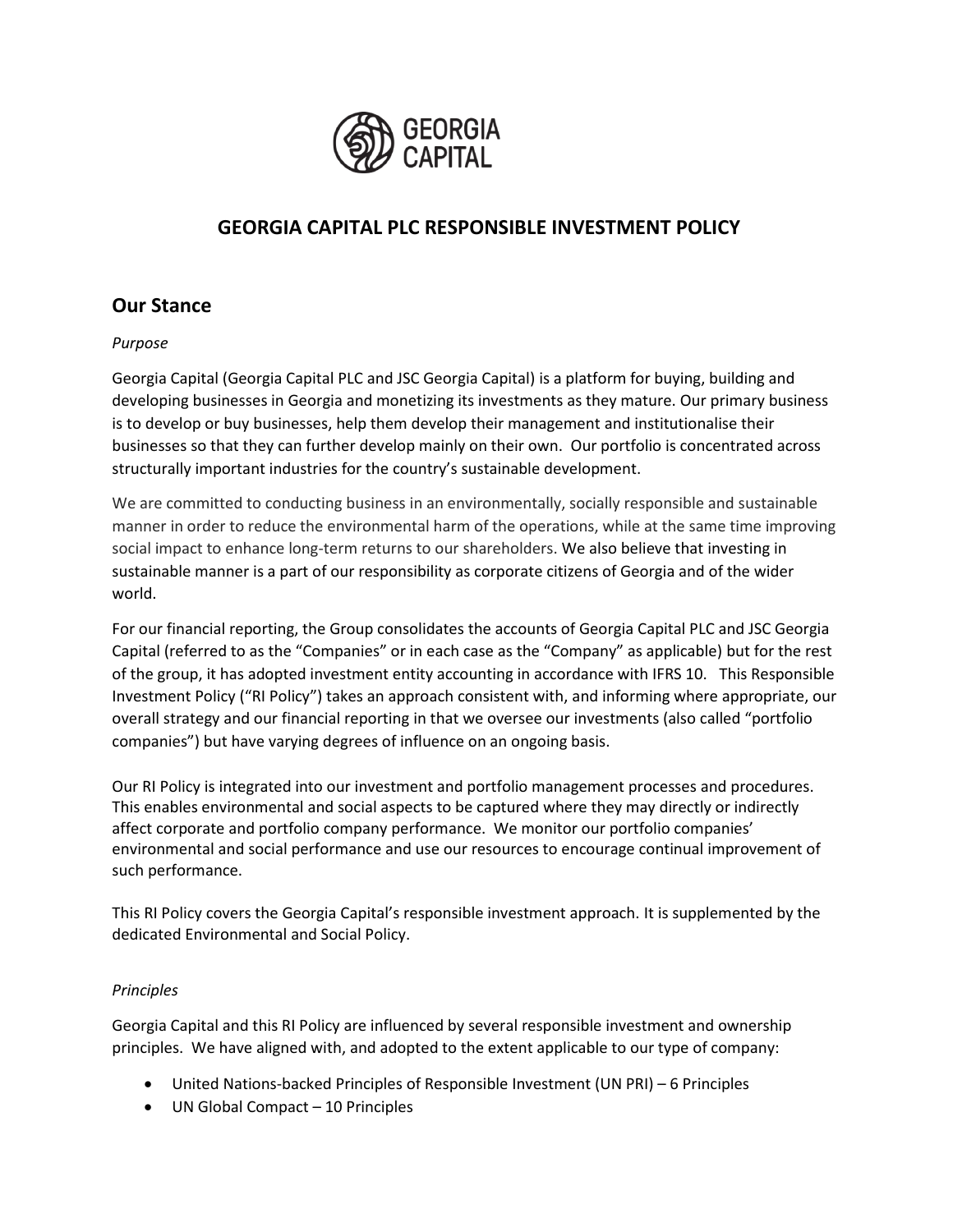- UN Sustainable Development Goals (UN SDGs)
- The Taskforce for Climate-related Financial Disclosures (TCFD).

Georgia Capital has a history of investing in businesses that benefit from sustainable growth trends and by our investment and application of our RI Policy, the particular SDGs we and our portfolio companies contribute to are:

- Goal 3 Good Health and Well Being
- Goal 4 Quality Education
- Goal 5 Gender Equality
- Goal 6 Clean Water and Sanitation
- Goal 7 Affordable and Clean Energy
- Goal 8 Decent Work and Economic Growth
- Goal 10 Reduced Inequalities
- Goal 11 Sustainable Cities and Communities; and
- Goal 13 Climate Action

Many of our businesses have positive impact on the environment and societies in which they operate, including on some of the themes highlighted by the UN's Sustainable Development Goals (SDGs).

Georgia Capital has adopted the framework described by the Task Force on Climate-related Financial Disclosures (TCFD). It enables us to better understand the impact of climate-related risks and opportunities on our business and strategy. We have a forward-looking approach to climate and environmental risk management including both near term and longer timescales, recognizing that issues such as climate change impact across our risk categories. Our management takes climate change risk and opportunities into consideration to protect and enhance the value of our assets.

Georgia Capital is a signatory to the UN Global Compact.

#### *Wider Commitments*

Our Environmental and Social Policy is available a[t https://georgiacapital.ge/governance/cgf/policies](https://georgiacapital.ge/governance/cgf/policies)

In our Environmental and Social Policy, we undertake to:

- 1. Recognize sustainable development as a corporate commitment, sound business management and an integral part of our pursuit of good corporate citizenship;
- 2. Be an environmentally responsible business by minimizing the environmental impact of our operations and acting promptly to reduce or respond to incidents that endanger health, safety or the environment;
- 3. Conduct all activities in compliance with relevant environmental legislation and regulations in the countries in which the Group operates;
- 4. Provide a clean, safe and healthy workplace for employees, with appropriate training where necessary to ensure compliance and to communicate regularly with employees about the aims of, and their responsibilities under, the Environmental and Social Policy;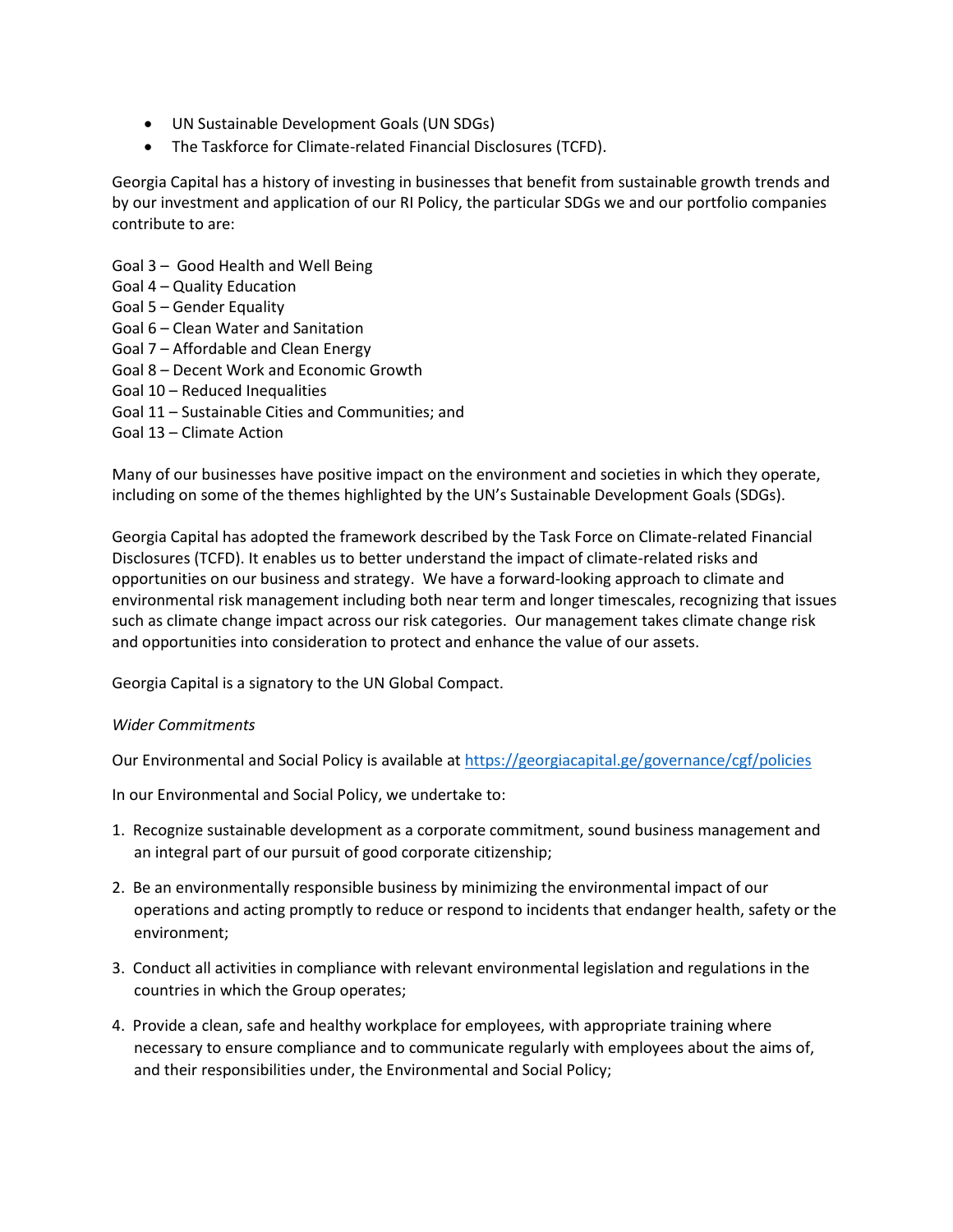- 5. Conserve natural resources at the Company level through purposeful actions including but not limited to: improving the energy efficiency of buildings, reducing energy consumption and the volume of harmful greenhouse gas emissions, and utilizing circularity principles to reduce the consumption of materials and resources including reusing and recycling where possible; and
- 6. Require clients (when the Group develops an investment client base) to adhere to environmental and social risk management policies and procedures in order to fulfil their own environmental and social responsibilities.

### **Scope**

This RI Policy focuses on our approach to investing responsibly and covers current investments as well as future investments.

It is recognized that where the Company holds a minority interest or is otherwise restrained in our level of control, that the RI policy should be applied in a manner commensurate with the level of influence in the investment.

We will focus on Environment, Social Governance (ESG) issues that are material to the Company and Company stakeholders and will apply in situations in which a particular issue is deemed material. The Company's investments are in Georgia and materiality is considered in respect of this geographic area. Any future possible new areas of investment outside of Georgia will require approval by the Investment Committee along with an appropriate consideration of whether the materiality parameters should be adjusted for the proposed investment.

We recognize that we are a young group and that this is a rapidly developing area, with new business practices and standards becoming part of market practice. This will involve development of our internal capabilities and capacity, iterative improvement of our internal methodologies and addressing issues such as data quality and disclosure. Understanding of material topics of ourselves and of our stakeholders will be developed. We anticipate that this policy will develop over time.

### **Governance Structure**

The Investment Committee has overall responsibility for the RI Policy and its implementation for the review and approval of any material changes. The Audit and Valuation Committee retains responsibility for matters which fall into its Terms of Reference which can be viewed at [https://georgiacapital.ge/governance/cgf/terms.](https://georgiacapital.ge/governance/cgf/terms)

The Chairman of the Investment Committee summarises proceedings to the Board (after meetings or at least quarterly), and makes recommendations, if deemed appropriate, on area where action or improvement is needed. The Chairman of the Audit and Valuation Committee does the same for matters within the remit of the Audit and Valuation Committee.

At a management level, the Director of Investments is responsible for the implementation of the RI Policy. He may be assisted by the investment team, Finance, Investor Relations and the Legal departments (both Georgian and UK) as appropriate, alongside others.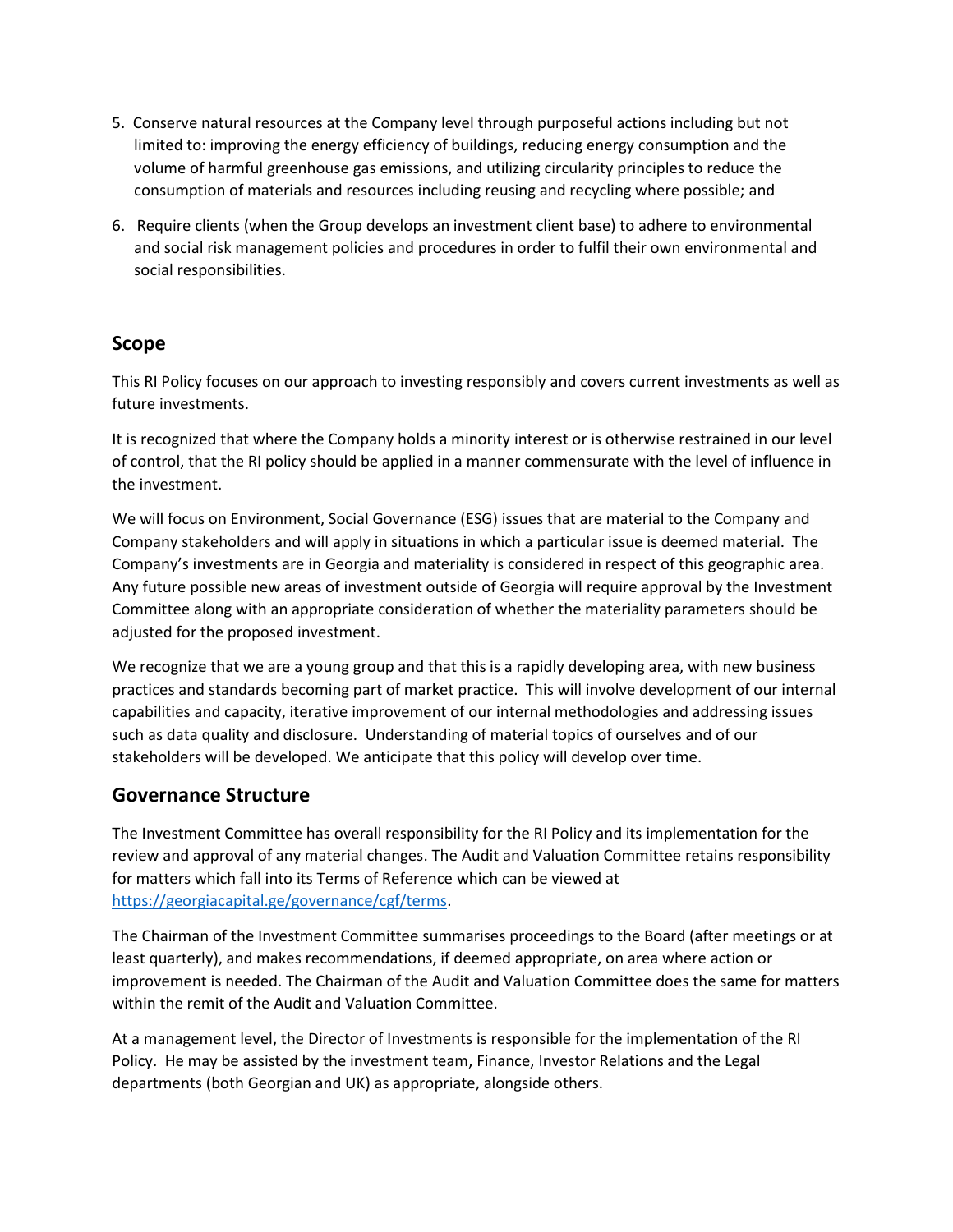The Finance Department, overseen by the Chief Financial Officer (CFO), reports on monitoring of identified financial and climate-related risks and significant changes through its regular reports to the management Board. Risks are escalated to the Audit and Valuation Committee.

The CEOs of the portfolio companies are responsible for implementing the ongoing RI Policy requirements which directly affect their company and for reporting data to the Finance Team.

## **Implementation through the value creation cycle**

Georgia Capital's primary business is to develop or buy businesses, help them develop their management capacity and institutionalize their businesses so that they can continue to evolve and flourish on their own. The Group's focus is typically on larger scale investment opportunities in Georgia. The below illustrates how we implement this Responsible Investment Policy at each step.

#### *Exclusion criteria and transaction qualification*

Before or at the first discussion with the potential investment, the investment team will confirm that the investment does not fall within the below Exclusion List.

#### *Exclusion List*

The Group refrains from investing in environmentally, socially sensitive business activities including but not limited to:

- activities involving forced or child labour;
- business relating to pornography or prostitution;
- production or trade in weapons and munitions;
- activities involving the production, use, or trade of certain hazardous substances;
- growing of and manufacture of tobacco;
- businesses which generate more than 10% of their revenues from coal, oil or gas;
- in addition to the limit above, businesses involved in fossil fuel production, distribution or services that do not have a recognized strategy to achieve emissions consistent with the Paris Agreement's goal;
- businesses engaged in serious corporate governance breaches such as bribery and corruption that show no willingness to resolve these issues; and
- whilst not naturally within our geographic scope, we note for completeness that we refrain from investing in businesses involved in the production of palm oil and businesses involved in the production of fossil fuels from oil sands or through arctic drilling.

As the understanding of the finance sector's impact on natural capital and biodiversity in particular evolves we acknowledge that there might be further restrictions on investment.

The investment team will further consider material sustainability aspects as part of its due diligence.In particular, the investment team will consider whether the potential investment business activity or proposed transaction is subject to any exclusions or restrictions, imposed by any applicable laws, regulations, contracts or otherwise.

The investment team as overseen by Director of Investments will further assess the relative level of environmental and social risk associated with their business activities.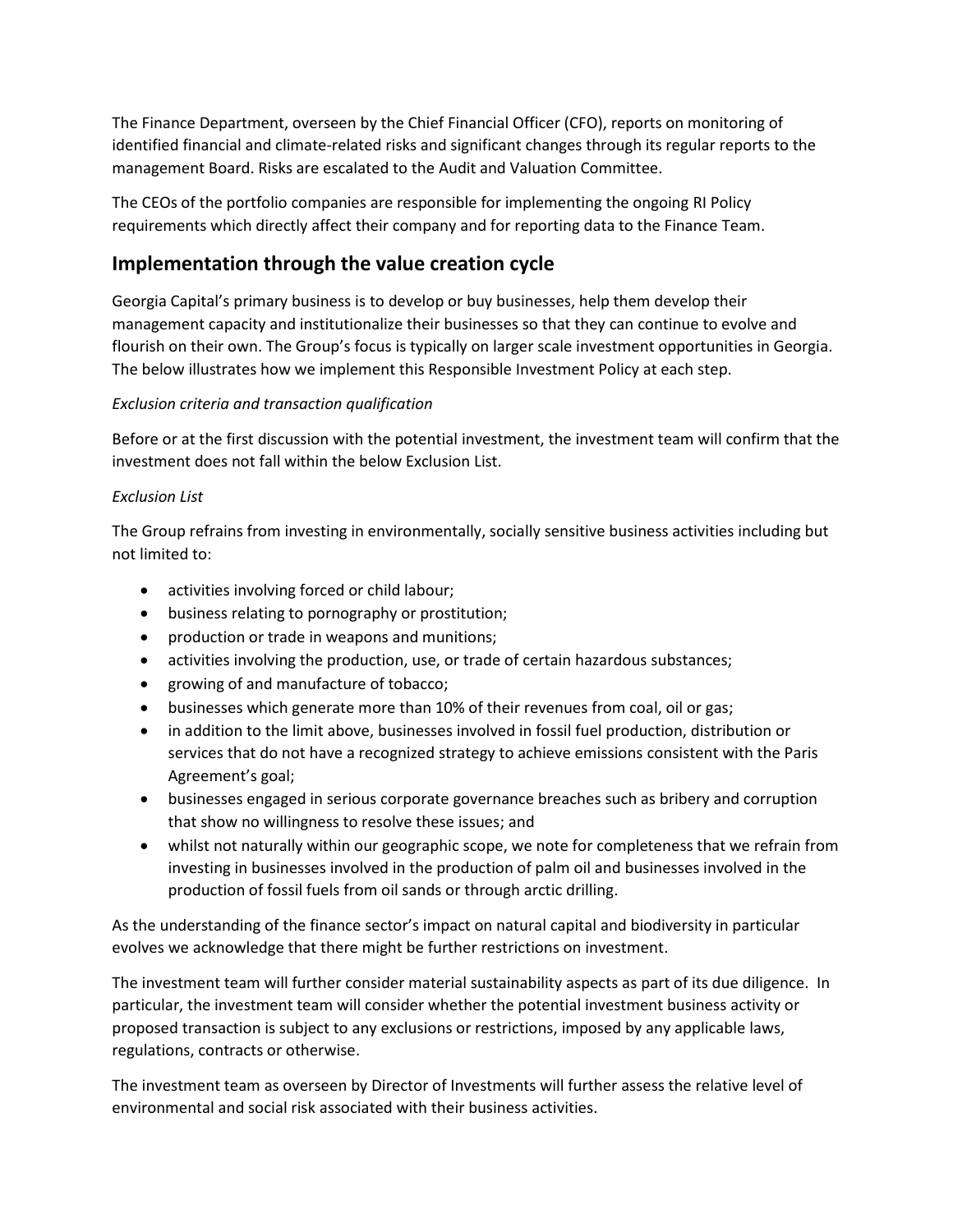They are assisted by an ESG questionnaire which identifies environmental, social and governance concerns, alongside climate-related risks and opportunities.

Their conclusion and material findings of the above process will be presented to the Investment Committee when the overall potential investment is placed before the Investment Committee for approval. Depending on the significance of the potential investment and the significance of the potential risk, an investment paper/presentation may also be placed before the Investment Committee at earlier stage.

#### *Evaluation and Control*

Based on the level of environmental and social risk associated with the potential investment's business activities or proposed transaction, and the analysis of the potential investment's procedures and measures in place to mitigate such risk, the Investment team as assisted by the Legal team or external legal or other advisors as appropriate will draft documentation with appropriate covenants to warrant compliance with relevant environmental, health and safety, labour regulations and standards as well as public disclosure standards. This could include the resilience of the potential investment's strategic plans to the impacts associated with ESG/sustainability/environmental and social concerns.

In addition, the Group (or the relevant member thereof) may consult industry specific guidance as well as seek the counsel and/or assistance of external advisors in connection with the drafting of relevant documentation and/or appropriate action plans.

### **Post-investment implementation and management of risk**

#### *Monitoring and Reporting*

The Board has ultimate responsibility for risk, and the management board has delegated responsibility for risk management. The Group's risk management for ongoing investments is primarily managed by the Finance Department. Consequently, the Chief Financial Officer regularly monitors the environmental and social risk associated with its activities, compliance by clients within the terms of their respective agreements.

The Finance Department reports to the management board (usually as part of a wider semi-annual report) on the ongoing responsible investment risk across the portfolio companies. The Management Board reviews the reports and takes actions and escalates as necessary to the Investment Committee, or the Audit and Valuation Committee if the issue is within their remit.

# **Reporting**

Georgia Capital will report on our application of this policy annually in the Resources and Responsibilities section or equivalent section of Georgia Capital PLC's Annual Report or possibly in a Sustainability Report. This reporting will be available on GCAP's website (Annual Reports are available at [https://georgiacapital.ge/ir/annual-reports.](https://georgiacapital.ge/ir/annual-reports))

We will consider additional avenues of reporting to external providers as and when appropriate.